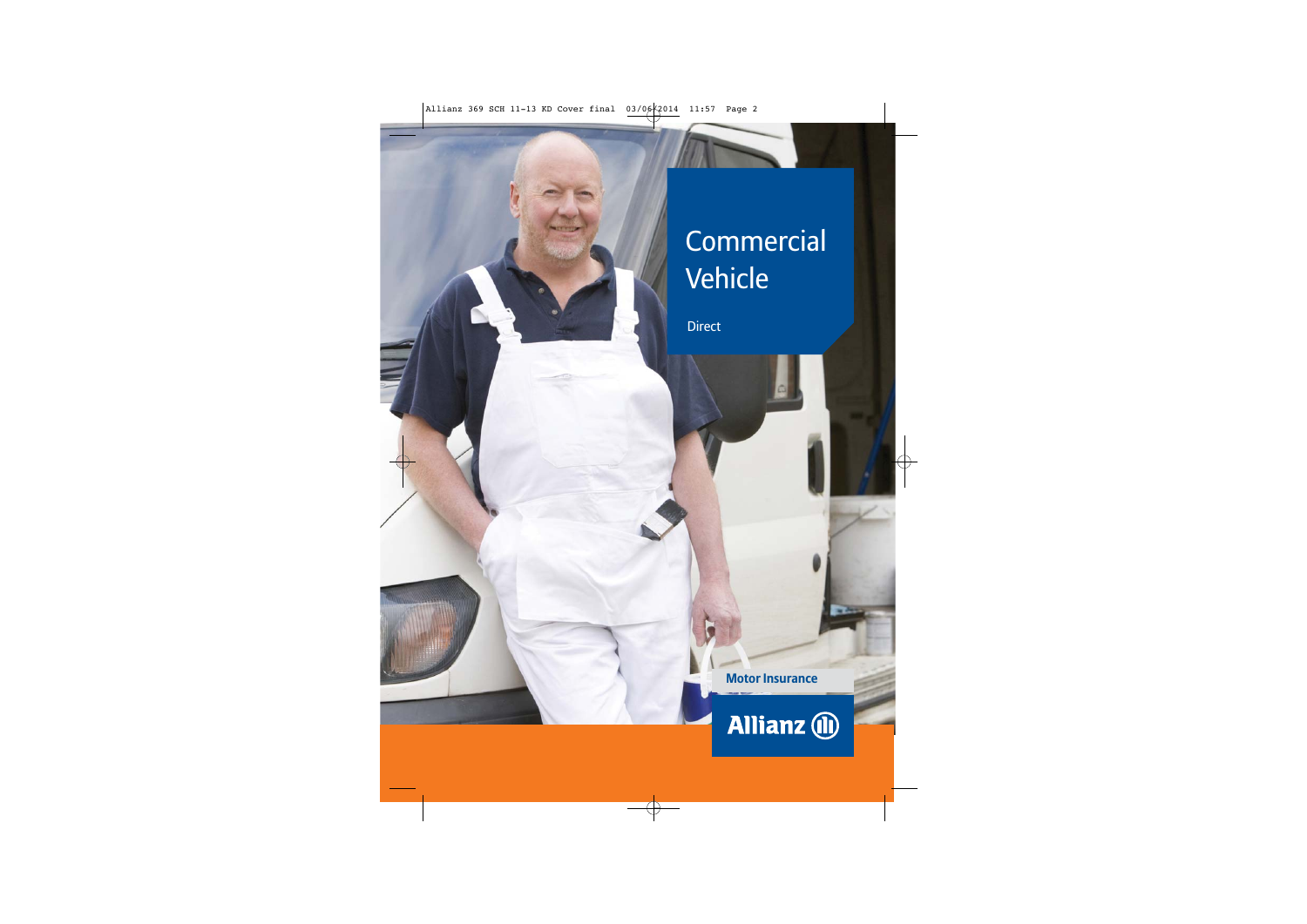### Content

4

| Introduction                                                | 2         |
|-------------------------------------------------------------|-----------|
| <b>Definitions</b>                                          | 3         |
| <b>Insuring Clauses</b>                                     | $4 - 9$   |
| <b>Exclusions</b>                                           | $10-13$   |
| Extensions                                                  | 14        |
| Conditions                                                  | $15 - 17$ |
| Important Information in relation<br>to Your Allianz Policy | $18 - 20$ |

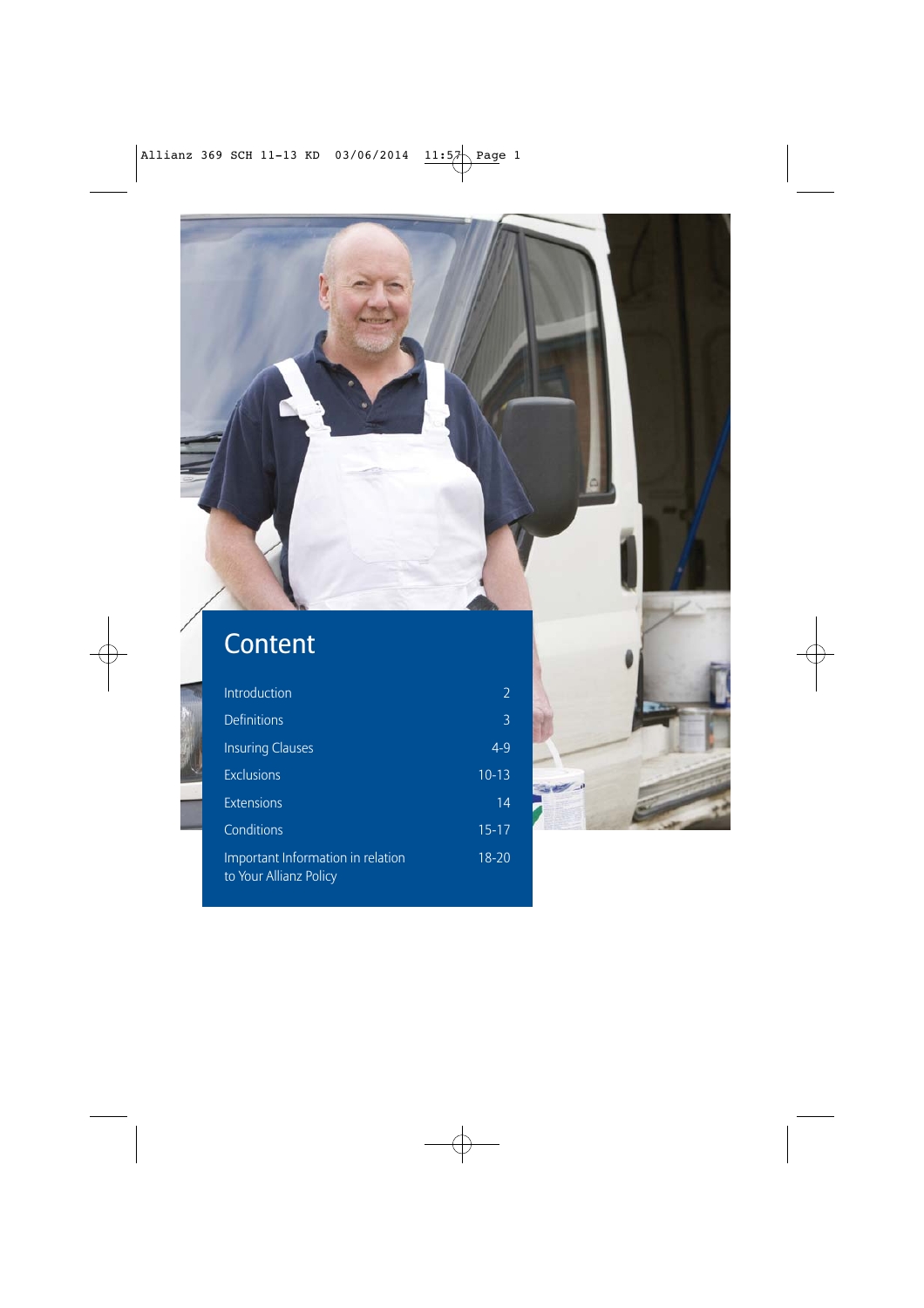# Introduction

The Insured named in the Schedule hereto having by a Statement of Fact or Proposal and Declaration which shall be the basis of this Contract applied to Allianz p.l.c. hereinafter called "the Company" for the insurance hereinafter defined and having paid or agreed to pay the premium, the Company agrees to provide such insurance subject to the Terms, Definitions, Exclusions, Extensions, Conditions and Endorsements contained herein or endorsed or otherwise expressed hereon. The Period of Insurance shall be as expressed in the Schedule attached hereto or any subsequent period for which the Company may accept payment for the renewal of this Policy.

#### Vehicle Cover

Vehicle Cover is described in the Schedule attached to this Policy and operates as follows unless otherwise specified by endorsement

Comprehensive ................................................................All Sections of the Policy apply Third Party, Fire and Theft ..........All Sections of the Policy apply except Section 5 Third Party only ................All Sections of the Policy apply except Sections 5 and 6 Fire and Theft only..................................................Only Section 6 of the Policy applies.

Signed for and on behalf of the Company

Aidan Hanratty Member of the Board of Management Allianz p.l.c.

#### In Your Own Interest

This Policy includes important exclusions and conditions. The Company encourages you to read this Policy carefully and to contact the Company immediately if any clarification is required. The appropriate Stamp Duty has been or will be paid to the Revenue Commissioners in accordance with the Stamp Duties Consolidation Act 1999, Schedule 1.

#### Insurance Act 1936

In accordance with Section 93 of the Insurance Act 1936, it is understood and agreed that all monies which become or may become due and payable by the Company under this policy shall be payable and paid in the Republic of Ireland.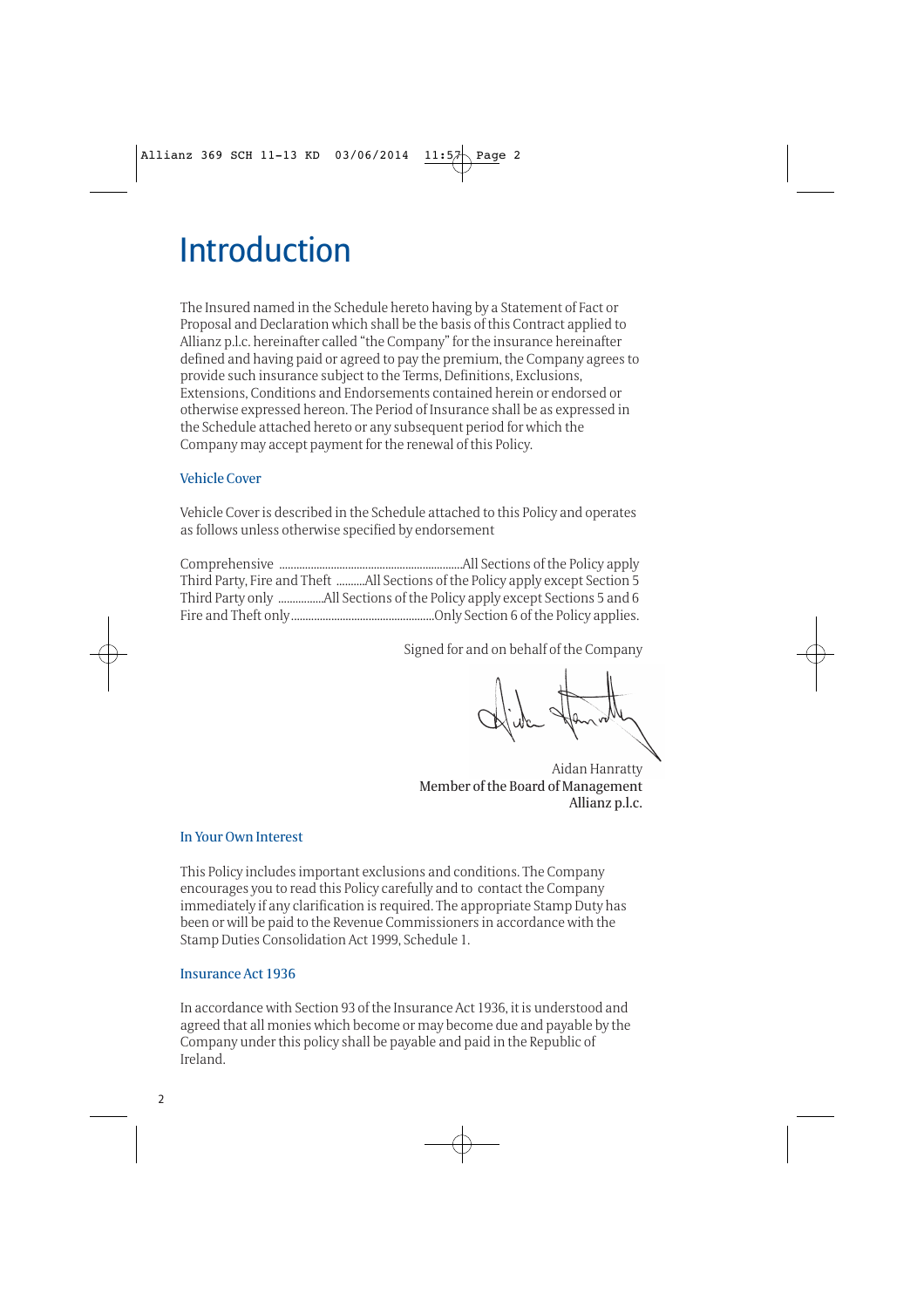# **Definitions**

#### Insured

The person, company, firm or other legal entity named as the Insured in the Policy Schedule.

### Schedule

Sets out details of the Insured and a summary of the cover provided. The Schedule is part of the Policy.

#### Business

The business of the Insured described in the Schedule.

### Vehicle

Any Motor Vehicle other than a private car or estate car having a dual purpose body described in the Schedule and for which a Motor Certificate has been issued.

#### Insured Driver

Any person described in the Schedule under the heading "Drivers or Classes of Drivers whose Driving is Covered".

### **Territory**

The Republic of Ireland, Northern Ireland, Great Britain, the Isle of Man and the Channel Islands.

#### Passenger

Any person while in, mounting into, or dismounting from the Vehicle.

### Trailer

Any trailer owned by the Insured or for which the Insured is responsible while it is attached to or detached from the Vehicle.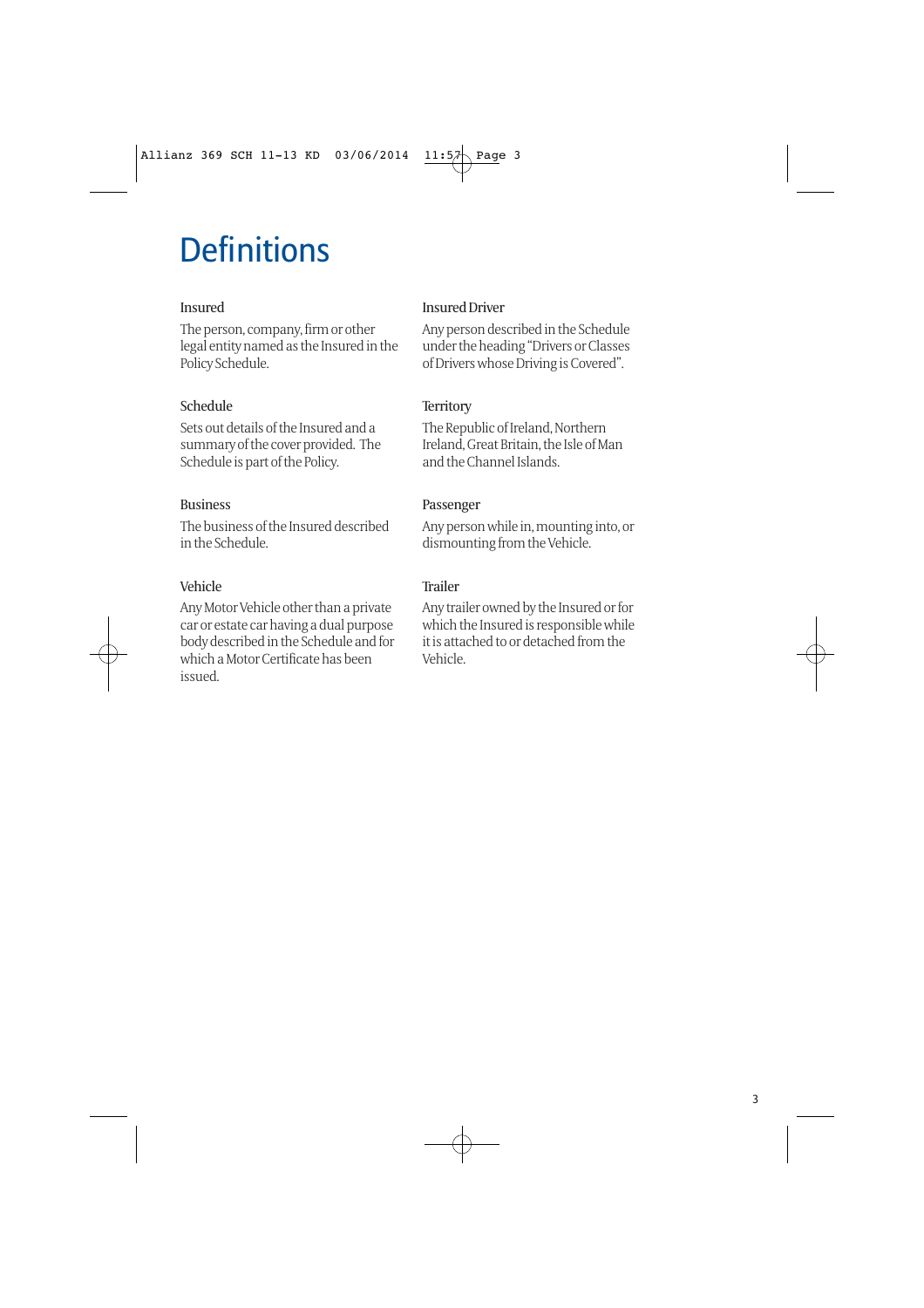# Insuring Clauses

### Section 1: Liability to Third **Parties**

The Company will indemnify the Insured

- (a) in respect of events occurring in the Territory against all sums which the Insured or his personal representative shall become legally liable to pay to any person by way of damages or costs on account of injury to person ( including injury causing death) or damage to property caused by or through or in connection with any Vehicle including the loading or unloading of such Vehicle. Such indemnity insofar as it relates to damage to property shall be limited to the sum stated in the Schedule under the heading "Third Party Property Damage Limit" in respect of damage occasioned by any one act or any one series of acts collectively constituting one event.
- (b) in respect of events caused by or through or in connection with any Vehicle including the loading and unloading of such Vehicle or articles falling therefrom occurring in any other country which is a member of the EC or in respect of which the Commission of the EC is satisfied that arrangements have been made to meet the requirements of Article 7(2) of the Third EC Directive on Insurance of Civil

Liabilities arising from the use of motor vehicles but such indemnity shall not exceed the minimum indemnity required to comply with the laws relating to compulsory insurance of motor vehicles in such countries except that if the minimum indemnity required by the laws of the Republic of Ireland be higher than that of such countries then the indemnity provided will be that required in the Republic of Ireland as if the event giving rise to the liability had occurred in the Republic of Ireland.

The Company will pay the Solicitor's fee incurred, provided that written consent has been obtained from the Company in advance, for representation at any Coroner's Inquest in respect of any death which may be the subject of indemnity under this Section or for defending in any Court of Summary Jurisdiction any proceedings in respect of any act causing any event which may be the subject of indemnity under this Section.

### Section 2: Third Party Working Risk Cover

General Exception (8) is hereby rendered inoperative.

Except so far as is necessary to meet the requirements of Road Traffic Act Legislation whilst any Vehicle or any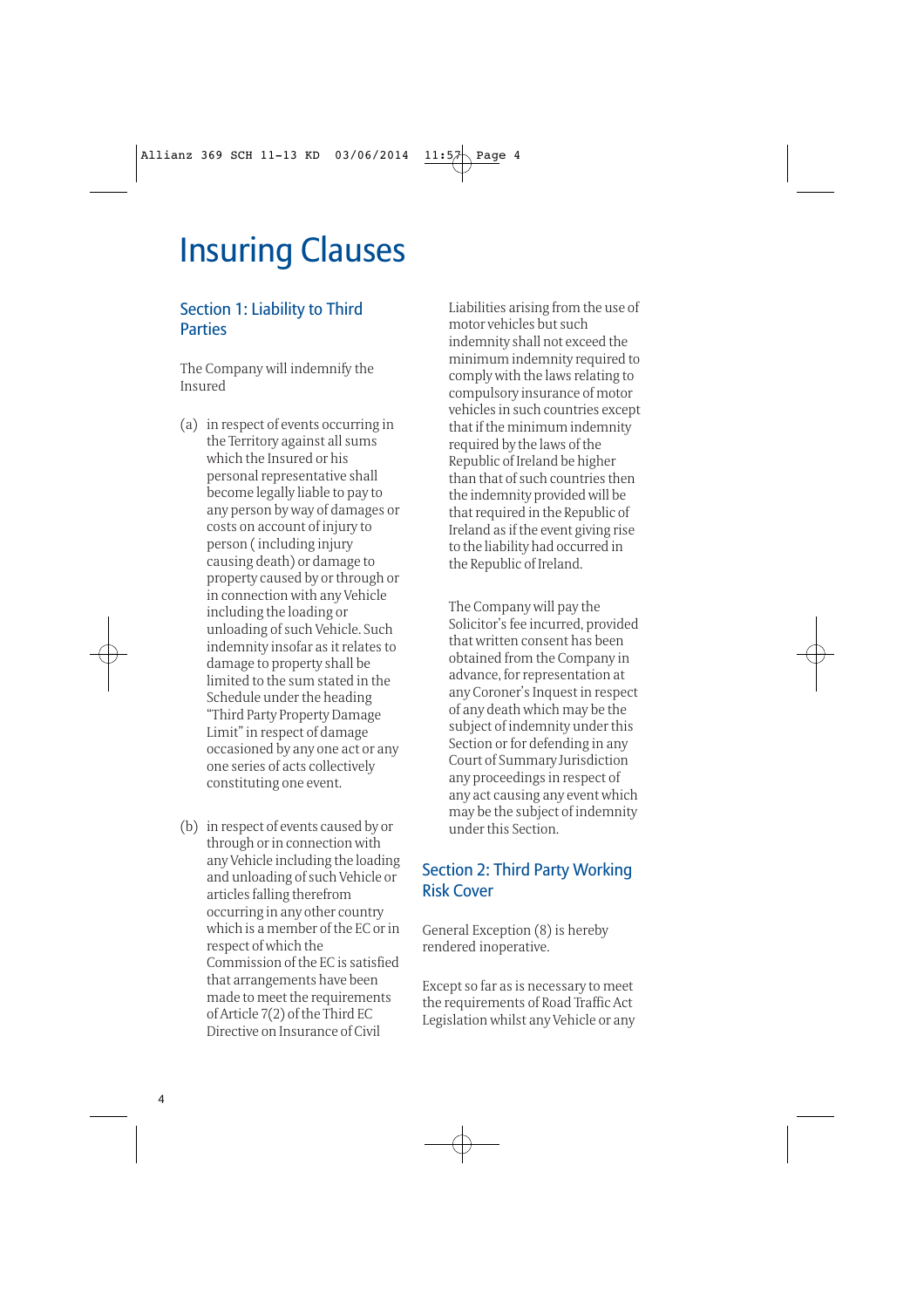plant forming part of such Vehicle or attached thereto is being operated as a tool

- (a) the Company shall be under no liability under Section 1 of this Policy for injury to person (including injury causing death) or damage to property for or arising out of
	- (i) subsidence, flooding or water pollution
	- (ii) damage to pipes or cables
- (b) the liability of the Company in respect of injury to person (including injury causing death) and/or damage to property caused by or through or in connection with such Vehicle shall not exceed the sum of €6,400,000 in respect of any one act or any one series of acts collectively constituting one event provided that the Limit of Indemnity applying to this Policy as stated in Section 1 for damage to property is not increased hereby.

The Company will in addition pay all costs and expenses incurred with its written consent.

### Section 3: Persons Driving Insured Vehicle

In terms of and subject to the limitations of the indemnity which is granted by Section 1 to the Insured the Company will indemnify any

Insured Driver who is driving the Vehicle with the Insured's consent Provided that

- (a) such Insured Driver is not entitled to indemnity under any other policy
- (b) such Insured Driver is not a person in the Motor Trade driving the vehicle for purposes necessitated by its overhaul upkeep and/or repair for the Insured
- (c) such Insured Driver shall as though he were the Insured observe, fulfil and be subject to the Terms, Exceptions and Conditions of this Policy insofar as they can apply
- (d) such Insured Driver holds a licence to drive the Vehicle or having held such a licence is not disqualified from holding such a licence.

### Section 4: Passenger **Negligence**

The Company will at the request of the Insured indemnify in terms of Section 1 of this Policy any Passenger in the Vehicle

Provided that the Passenger

- (i) is not driving such Vehicle or in charge of such Vehicle
- (ii) is not entitled to indemnity under any other policy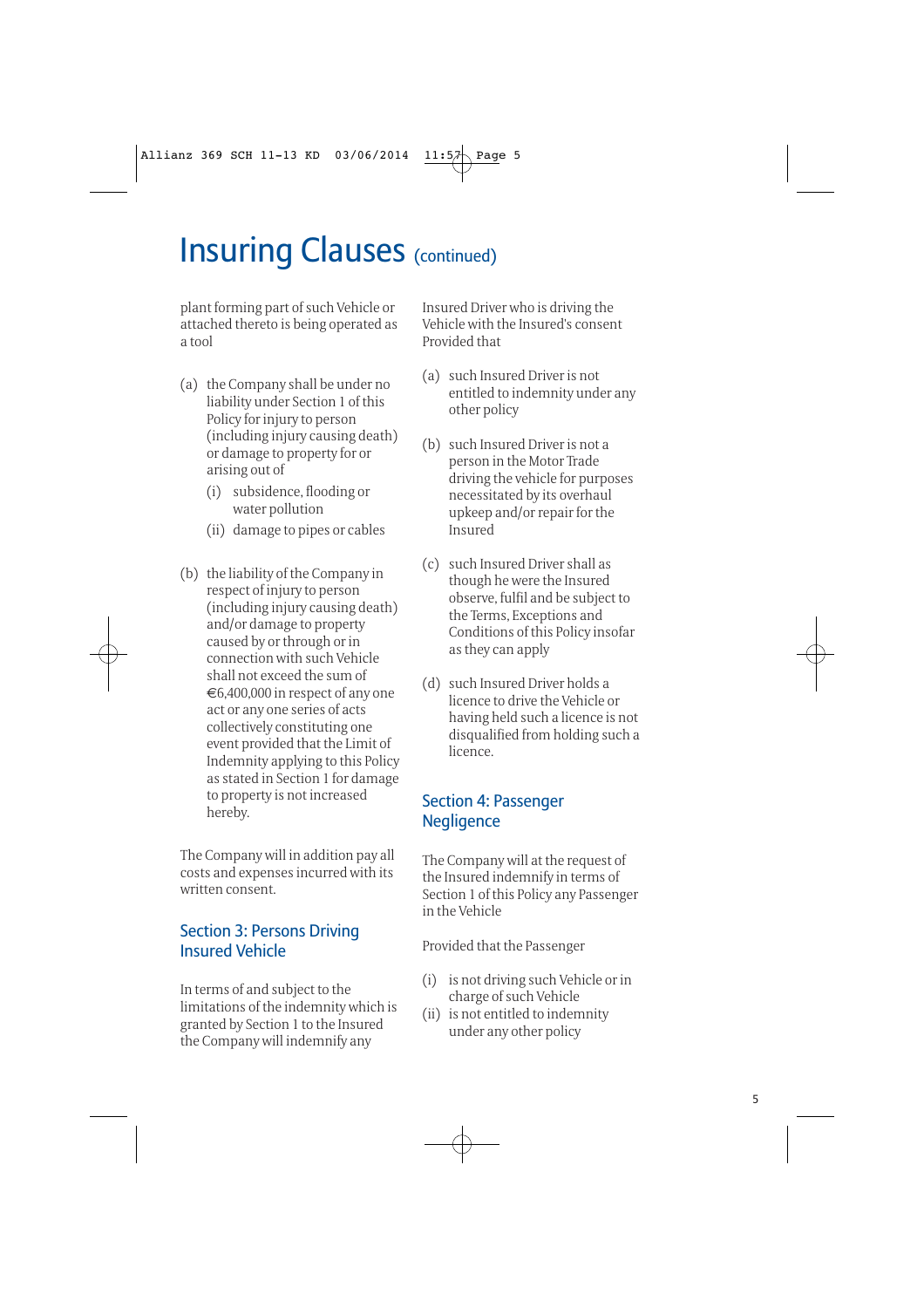(iii) shall as though he were the Insured observe, fulfil and be subject to the Terms, Exceptions and Conditions of this Policy insofar as they can apply.

### Section 5: Loss or Damage

The Company will indemnify the Insured against loss of or damage to any Vehicle and/or its accessories and spare parts while thereon including damage by frost and loss or damage while in transit by sea (or during the process of loading or unloading incidental to such transit) between any ports in the Territory. Any payment under this Section solely in respect of accidental breakage of glass in windscreen or windows will not result in the loss of the No Claims Discount.

### Section 6: Fire and Theft

The Company will indemnify the Insured against loss of or damage to any Vehicle and/or its accessories or spare parts whilst thereon by fire self-ignition lightning explosion or by theft or any attempt thereat in the Territory.

### Section 5 & 6: Repair Reinstatement or Replacement

In relation to the indemnity provided by Sections 5 and 6, the Company may at its own option repair,

reinstate or replace such Vehicle or any part thereof and/or its accessories and spare parts or may pay in cash the amount of the loss or damage. The maximum amount payable by the Company in respect of any claim for loss or damage shall be the market value of such Vehicle immediately prior to such loss or damage. If, to the knowledge of the Company, the Vehicle is the subject of a hire purchase agreement or leasing agreement such payment shall be made to the owner described therein whose acceptance shall be a full and final discharge to the Company in respect of such loss or damage. If the Company is not made aware of any hire purchase or leasing agreement in respect of the Vehicle, payment by the Company to the Insured shall be a good discharge to the Company of any amount owing to any hirer or lessor.

If such Vehicle is disabled by reason of such loss or damage the Company will bear the reasonable cost of protection and removal to the nearest repairers. The Company will also pay the reasonable cost of delivery to the Insured after repair of any loss or damage insured under the Policy not exceeding the reasonable cost of transport to the address of the Insured stated in the Policy.

The Insured may authorise the repair of such Vehicle necessitated by damage covered by this Policy provided that the estimated cost of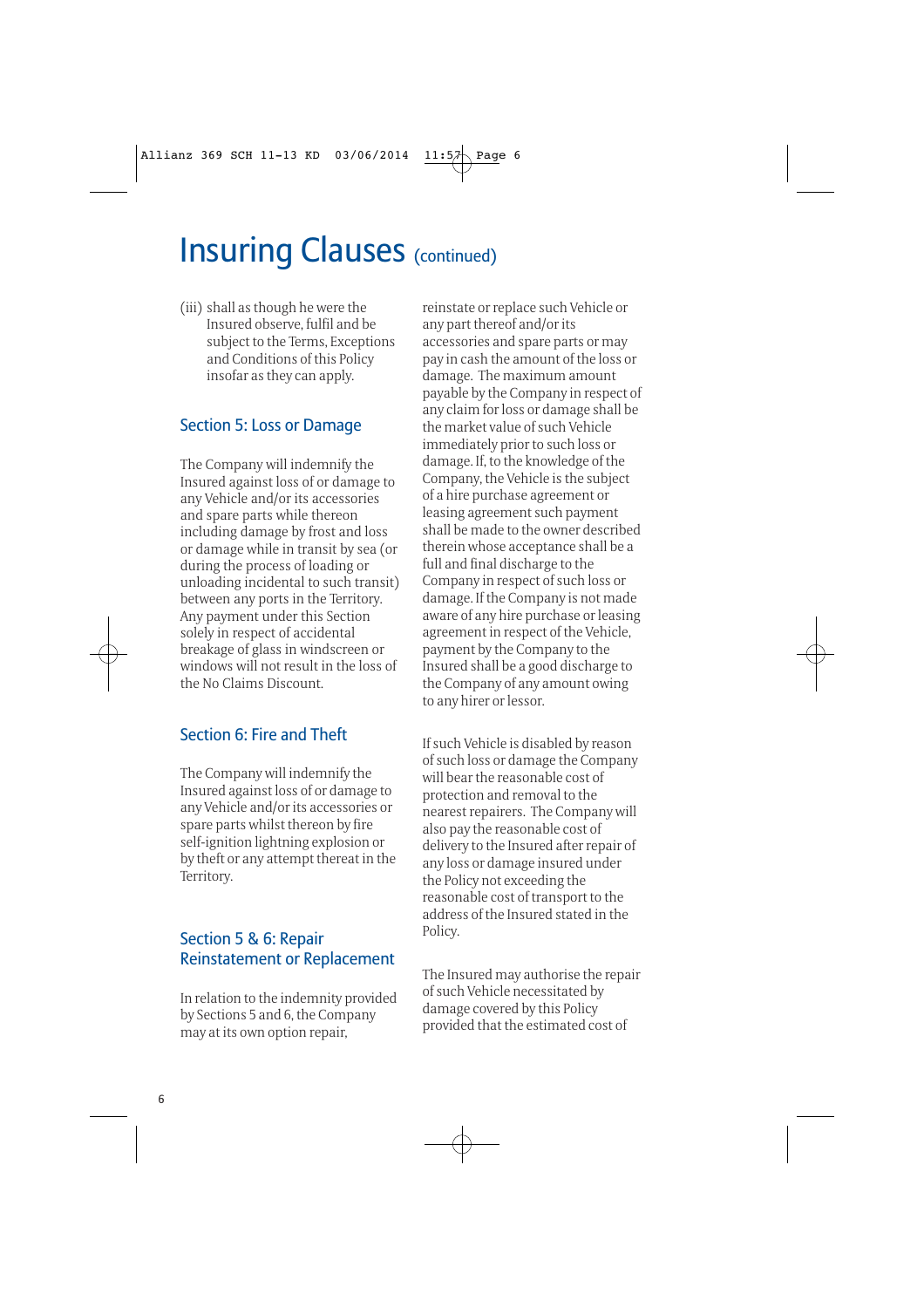such repairs does not exceed €650 and that the Company be furnished forthwith with a detailed estimate of the cost in such form as may be required.

### Section 7: Excesses

The Insured shall be responsible for the amount as stated in the Schedule under the heading "Excess" in respect of each and every claim under Section 5 and/or Section 6 of the Policy.

The excess amount stated in the Schedule shall not apply to any claim under Section 5 of the Policy in respect of accidental breakage of glass in windscreen or windows.

### Section 8: Indemnity to Hirer

In respect of any Vehicle other than a passenger carrying or goods carrying Vehicle the Company will indemnify any hirer of any such Vehicle against liability as defined in this Policy arising in connection with any such Vehicle while let on hire

Provided that

- (a) such hirer shall as though he were the Insured observe, fulfil and be subject to the Terms, Exceptions and Conditions of this Policy insofar as they can apply
- (b) such hirer is not entitled to

indemnity under any other policy

(c) such Vehicle is not being driven by the hirer or any person in the employment of the hirer.

### Section 9: Trailers

The indemnity granted by Section 1 of this Policy other than in respect of claims by Passengers shall extend to operate in respect of any Trailer whilst

- (i) attached to any Vehicle
- (ii) temporarily detached during the course of a journey from any Vehicle
- (iii) detached from any Vehicle provided that details of such Trailer have been notified to the Company.

### Section 10: Legal Charges

The Company will at the request of the Insured arrange and pay for legal services for defence in the event of proceedings being taken under sub-Section 2(a) of Section 53 of the Road Traffic Act l96l for dangerous driving causing death or serious bodily harm in respect of any injury to person which may be the subject of indemnity under Section 1 of this Policy

Provided that

(i) the Insured shall be responsible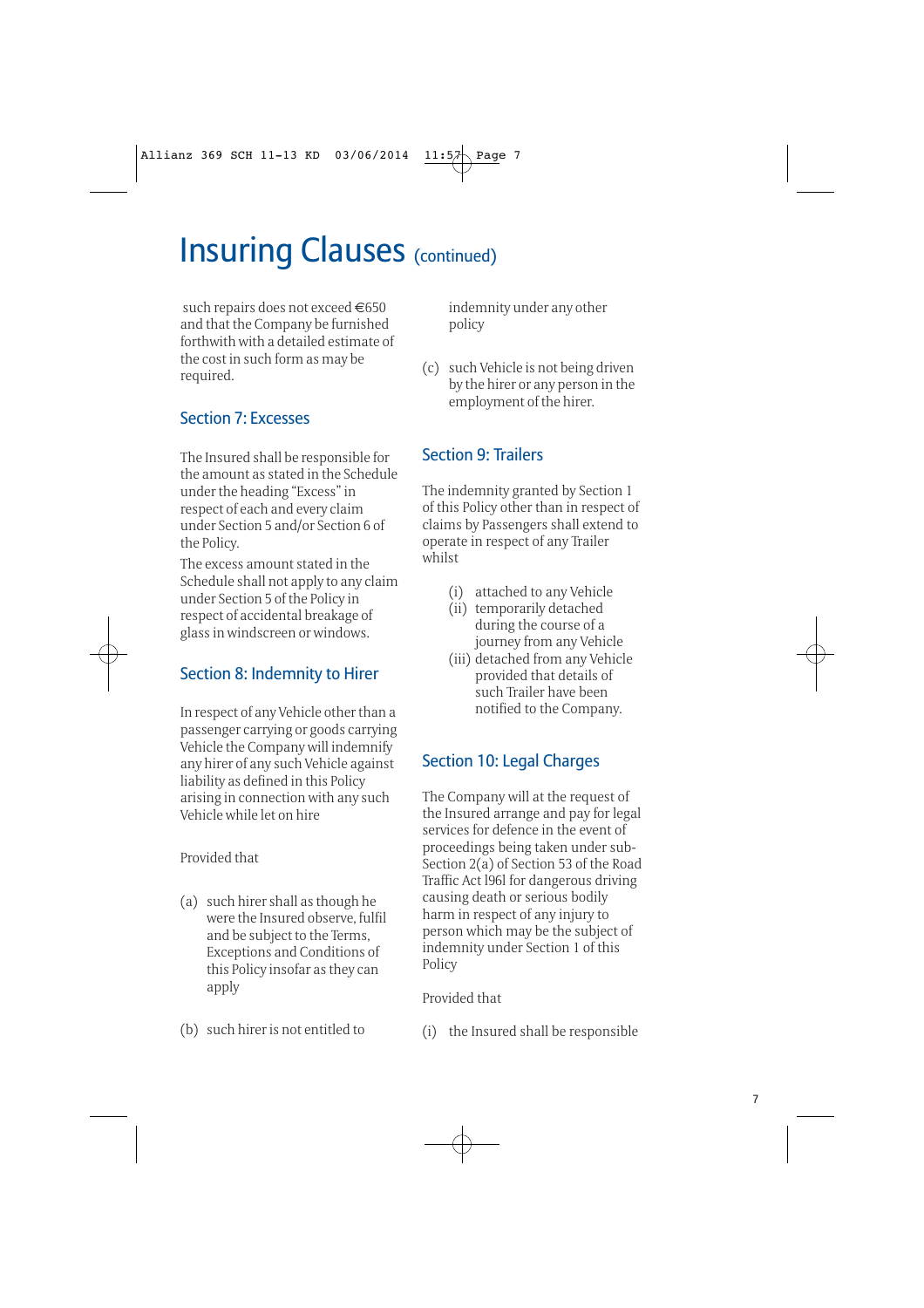for any costs and/or expenses in excess of €1,275 incurred in respect of such legal services

- (ii) this extension of cover shall not apply if the person driving is aged under 23 years
- (iii) no indemnity shall be granted if arising out of the event which gave rise to the proceedings the Insured has been convicted (or a prosecution is pending) under any Road Traffic Act Legislation relating to the level, concentration or quantity of alcohol or drugs in the body
- (iv) the Company may at any time relieve itself of any further liability or obligation in respect of such legal services upon paying the Insured such sum of  $\epsilon$ 1,275 less the expenses incurred by the Company to date of payment.

### Section 11: Emergency **Treatment**

The Company will indemnify any person using the Vehicle in connection with which indemnity is provided under the Policy, against liability for emergency treatment or medical or hospital expenses as required by Road Traffic Act Legislation in connection with injuries caused by or arising out of the use of such Vehicle in any territory to which any of such Legislation applies.

### Section 12: Medical Expenses

If the Insured or the Insured Driver or any Passenger of any Vehicle shall in direct connection with such Vehicle in the Territory, sustain any bodily injury by violent, accidental external and visible means the Company will pay to the Insured the medical expenses in connection with such injury up to the sum of €130 in respect of each person injured.

### Section 13: Joint Insured Indemnity

For the purpose of this Policy each of the parties comprising the Insured shall be considered a separate and distinct unit and the words "the Insured" shall be considered as applying to each party in the same manner as if a separate Policy had been issued to each of the said parties and the Company hereby agrees to waive all rights of subrogation or action which the Company may have or acquire against either of the aforesaid parties arising out of an accident in respect of which a claim is made hereunder. Notwithstanding the inclusion herein of more than one Insured the total liability of the Company in respect of damage to property in respect of any or all Insureds shall not exceed the Limits of Indemnity as stated in this Policy.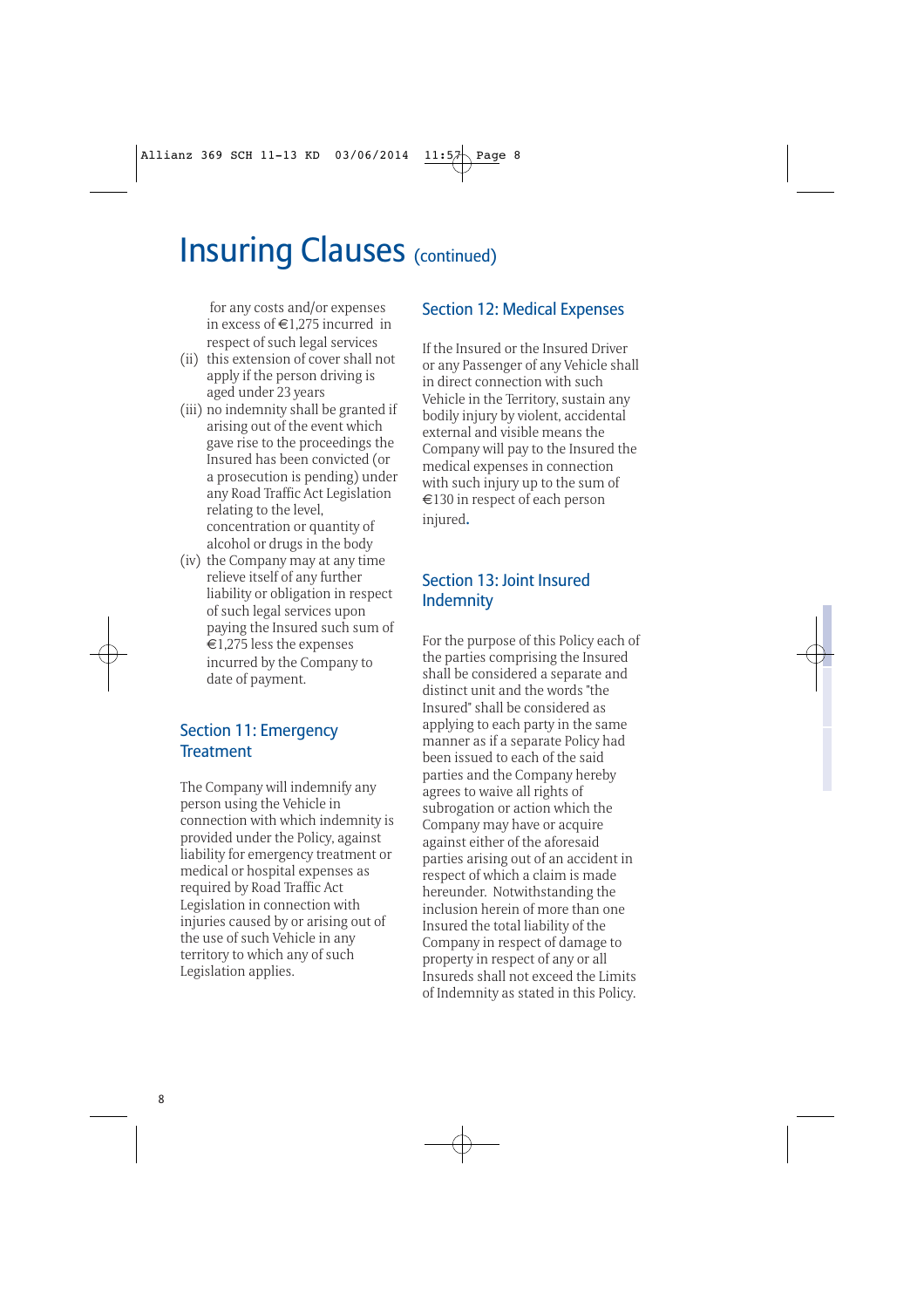| <b>Section 14: No Claims Discount</b><br>If the Policy (or vehicle) is earning                                                                                                                                                                                                                                            | Number of claims<br>in any three year<br>renewal period                        | <b>No Claim</b><br><b>Discount</b><br>impact in year. |
|---------------------------------------------------------------------------------------------------------------------------------------------------------------------------------------------------------------------------------------------------------------------------------------------------------------------------|--------------------------------------------------------------------------------|-------------------------------------------------------|
| three years or less No Claim<br>Discount, in the event of a claim (s),<br>the discount will be reduced to Nil.                                                                                                                                                                                                            | One or two claims<br>(amount unlimited)                                        | No impact on<br>the Discount<br>Scale                 |
| (a)<br>Step Back No Claim Discount<br>Provided the Policy is earning<br>four or more years No Claim<br>Discount, one claim costing or<br>estimated to cost not more<br>than $\text{£}10,000$ in any one<br>renewal period of insurance,<br>will result in the discount scale<br>being stepped back as per Table<br>below. | In the event of a<br>third claim (amount<br>unlimited)                         | Step-back by<br>two years<br>(two scale<br>points)    |
|                                                                                                                                                                                                                                                                                                                           | More than three<br>claims                                                      | Step-back to<br><b>Nil</b>                            |
|                                                                                                                                                                                                                                                                                                                           | If this option applies as 'Yes' in the<br>Schedule, option (a) is inoperative. |                                                       |
|                                                                                                                                                                                                                                                                                                                           |                                                                                |                                                       |

| Claim value<br>range                                | No Claim<br>Discount step-<br>back in years     |
|-----------------------------------------------------|-------------------------------------------------|
| One claim up to<br>€10,000                          | Step-back by<br>two years (two<br>scale points) |
| One or more than<br>one claim €10,001<br>or greater | Step-back to<br>Nil                             |

(b) Protected No Claim Discount Provided the Policy (or vehicle) is earning four or more years No Claim Discount, and when Protected NCD applies as 'Yes' in the Schedule, claims will impact on the discount scale as per Table below.

perative. Should the Company consent to the transfer of interest, the period for which the Policy is in the transferor's name, shall not accrue to the benefit of the transferee.

act in years

### Section 15: Application of Limits of Indemnity

In the event of any accident involving indemnity to more than one person any limitation by the Terms of this Policy and/or of any Endorsement thereon of the amount of any indemnity shall apply to the aggregate amount of indemnity to all persons indemnified and such indemnity shall apply in priority to the Insured.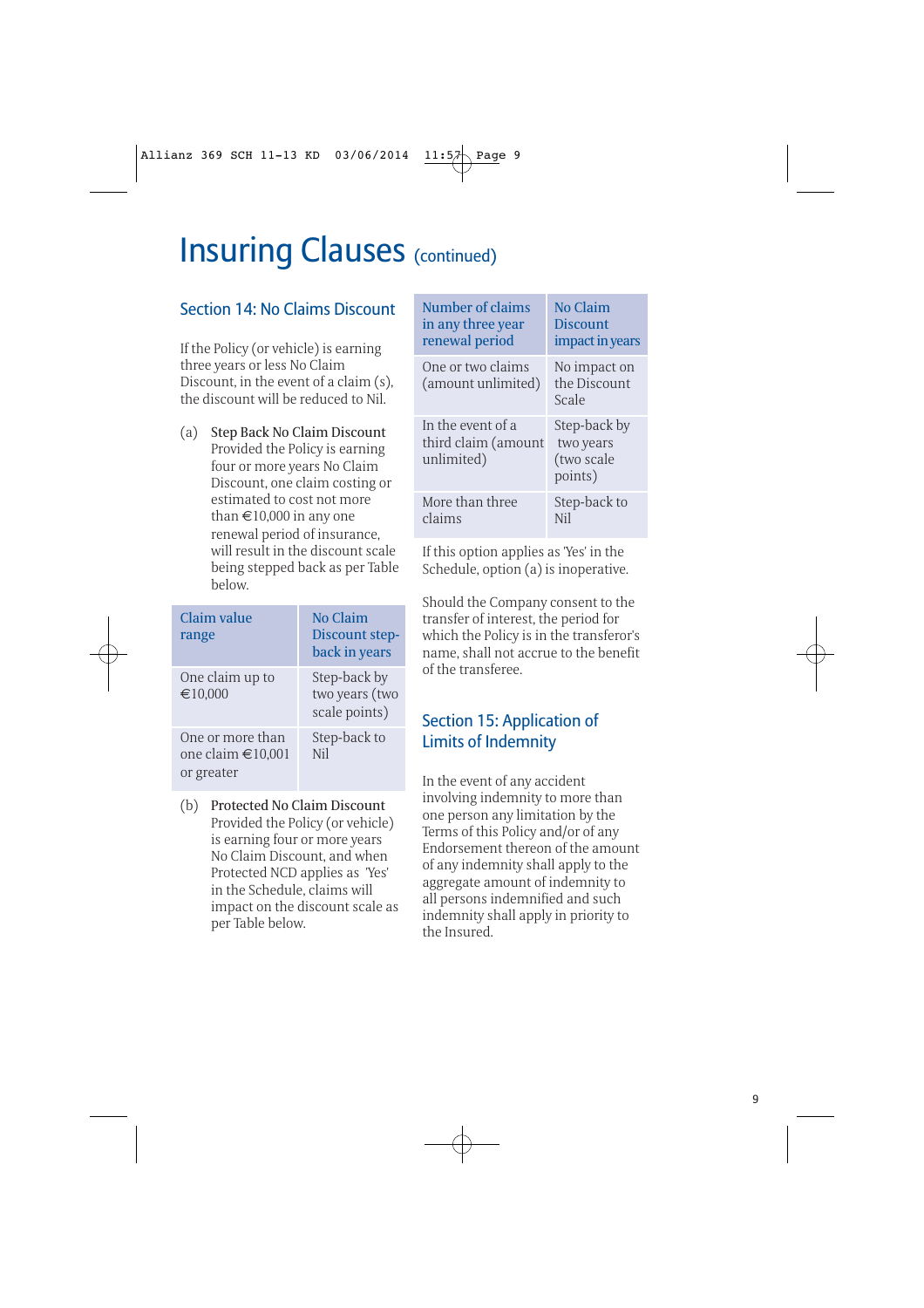# **Exclusions**

#### Except so far as is necessary to meet the requirements of Road Traffic Act Legislation:

#### Exceptions To Section 1

The Company shall not be liable in respect of

- (a) injury to person (including injury causing death) to
	- (i) any Passenger unless that part of the Vehicle in which such Passenger is being accommodated is designed and constructed with fixed or folding seats permanently and securely installed in or on the Vehicle
	- (ii) any person driving the Vehicle or in charge of the Vehicle for the purpose of driving
	- (iii) any person in the employment of the Insured where such personal injury arises out of and in the course of such employment
- (b) injury to person (including injury causing death) or damage to property occasioned
	- (i) beyond the limits of any carriageway or thoroughfare on which compulsory insurance is not required under Road Traffic Act Legislation in connection with the bringing of a load to the Vehicle for loading thereon

or the taking away of a load from the Vehicle after unloading therefrom

- (ii) whilst the Vehicle is drawing a trailer other than one superimposed trailer being part of an articulated Vehicle
- (c) damage to property owned by or in the possession, custody or control of the Insured or in, on or being conveyed by the Vehicle.

### Exceptions To Section 4

The Company shall not be liable in respect of

- (a) personal injury (including personal injury causing death) to the Insured or any person driving the Vehicle or in charge of the Vehicle for the purpose of driving or any person in the employment of the Passenger or in the employment of the employer of the Passenger where such personal injury arises out of and in the course of such employment
- (b) damage to property owned by or in the possession, custody or control of the Insured or of the Passenger or in, on or being conveyed by the Vehicle.

### Exceptions To Sections 5 & 6

The Company shall not be liable to pay for: -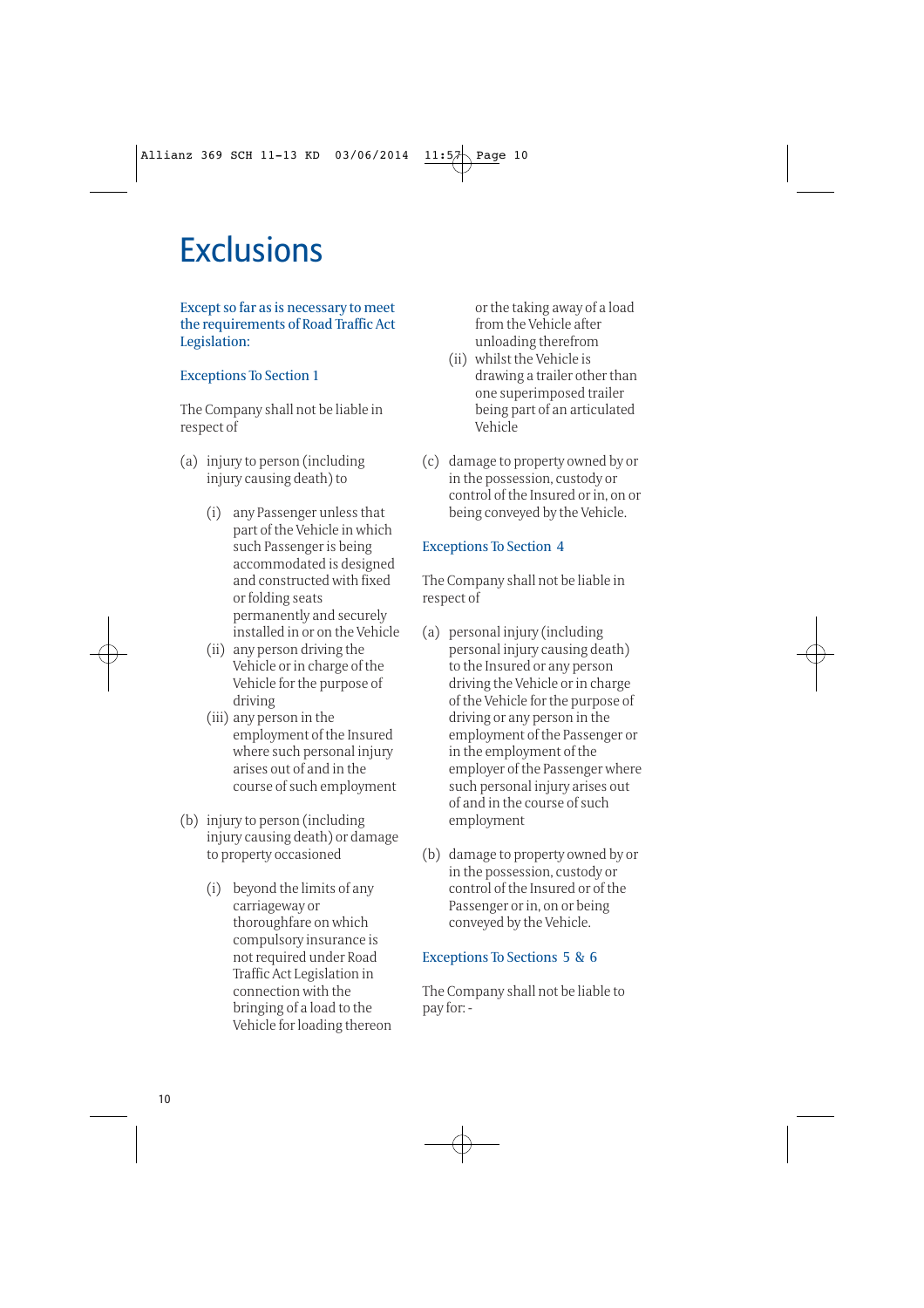# **Exclusions** (continued)

- (i) loss of use, depreciation wear and tear electronic failures mechanical or electrical breakdown failure or breakages
- (ii) damage to tyres by application of brakes or by road punctures, cuts or bursts
- (iii) damage as defined in Sections 5 and/or 6 whilst any Vehicle is being driven by any person
	- (a) who is under 23 years of age or
	- (b) who is not the holder of a current full driving licence
- (iv) loss or damage as defined in Section 5 and/or Section 6 in respect of any event occurring outside the Territory.

### General Exceptions of the **Policy**

Except so far as is necessary to meet the requirements of Road Traffic Act Legislation

The Company shall not be liable

(1) to indemnify the Insured in respect of any award made as a result of legal proceedings issued in any country which is not a member of the EC or in any other country in respect of which the Commission of the EC is not satisfied that arrangements have been made to meet the requirements of Article 7(2) of

the Third EC Directive on Insurance of Civil Liabilities arising from the use of motor vehicles.

- (2) in respect of any liability (in excess of the common law or statutory liability applicable to the case) undertaken by the Insured by special contract.
- (3) in respect of any loss, damage liability and/or injury arising out of any event occurring while any Vehicle
	- (a) is being driven by or in the charge of any person other than an Insured Driver or
	- (b) is being used other than within the Limitations as to Use contained in such Schedule.
- (4) except under Section 1 in respect of any loss, damage and/or injury due to or in consequence of Earthquake.
- (5) in respect of
	- (a) loss or destruction of or damage to any property whatsoever or any loss or expense whatsoever resulting or arising therefrom or any consequential loss
	- (b) any legal liability of whatsoever nature

directly or indirectly caused by or contributed to by or arising from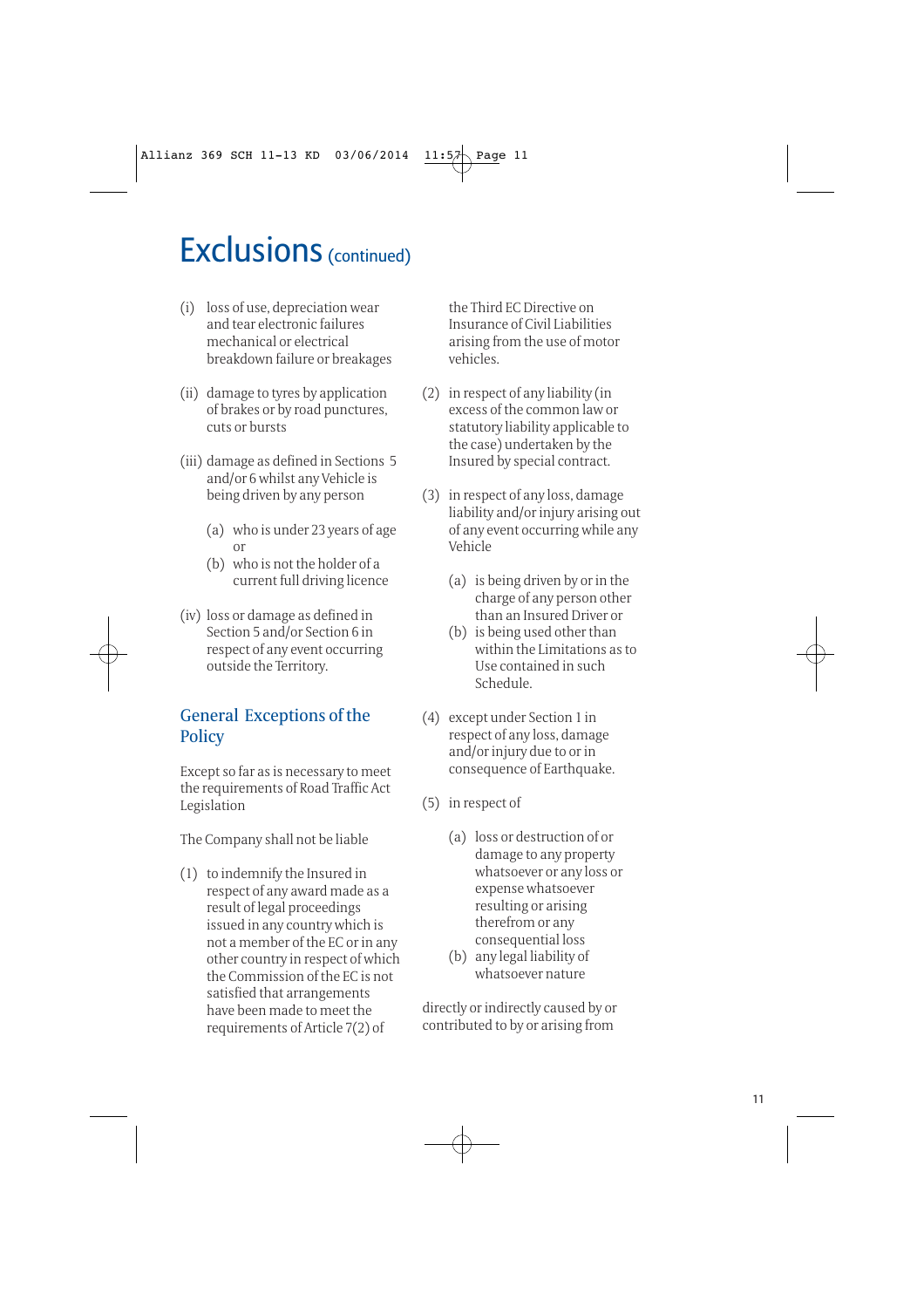### **Exclusions** (continued)

- (i) ionising radiations or contamination by radioactivity from any nuclear fuel or from any nuclear waste from the combustion of nuclear fuel
- (ii) the radioactive toxic explosive or other hazardous properties of any explosive nuclear assembly or nuclear component thereof.
- (6) in respect of any loss damage liability cost or expense of whatsoever nature directly or indirectly caused by resulting from or in connection with any of the following regardless of any other cause or event contributing concurrently or in any other sequence to the loss
	- (i) war invasion acts of foreign enemies hostilities or warlike operations (whether war be declared or not) civil war rebellion revolution insurrection civil commotion assuming the proportions of or amounting to an uprising military or usurped power
	- (ii) any Act of Terrorism. An Act of Terrorism means an act including but not limited to the use of force or violence and/or the threat thereof of any person or group(s) of persons whether acting alone or on behalf of or in connection with any organisation(s) or

government(s) committed for political religious ideological or similar purposes including the intention to influence any government and/or to put the public or any section of the public in fear.

This exclusion applies to liability loss damage cost or expense of whatsoever nature directly or indirectly caused by resulting from or in connection with any action taken in controlling preventing suppressing or in any way relating to (i) and/or (ii) above.

If the Company allege that by reason of this exclusion any loss damage liability cost or expense is not covered by this insurance the burden of proving the contrary shall be upon the Insured.

In the event any portion of this exclusion is found to be invalid or unenforceable the remainder shall remain in full force and effect.

- (7) in respect of loss damage liability cost or expense of whatsoever nature directly or indirectly caused by resulting from or in connection with
	- (i) the loss of alteration of or damage to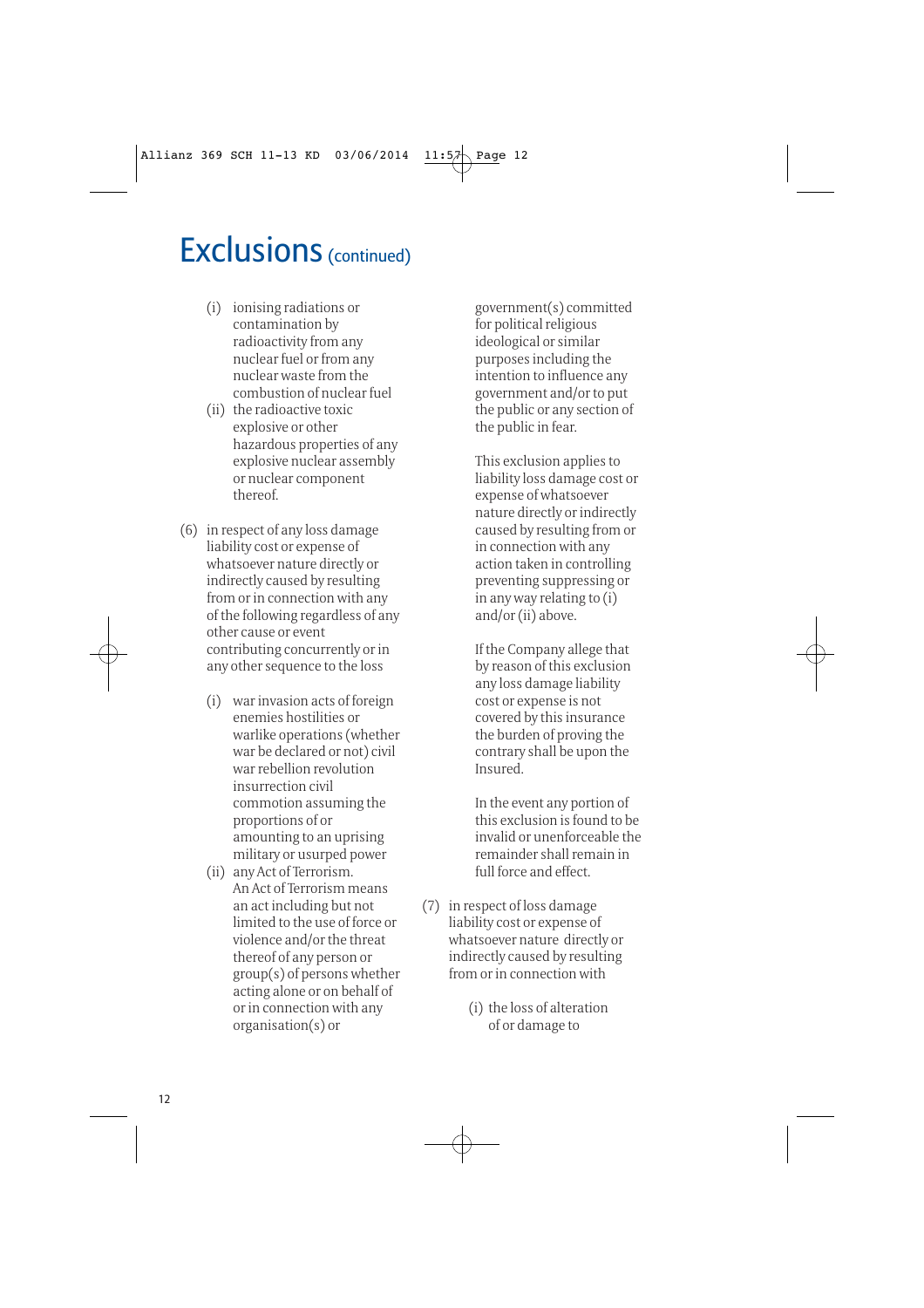# **Exclusions** (continued)

- (ii) a reduction in the functionality availability or operation of a computer system hardware programme software data information repository microchip integrated circuit or similar device in computer equipment or non-computer equipment that results from the malicious or negligent transfer (electronic or otherwise) of a computer programme that contains any malicious or damaging code including but not limited to computer virus worm logic bomb or trojan horse.
- (8) in respect of liability incurred by the Insured arising out of the operation as a tool of any Vehicle or of plant forming any part of such Vehicle or attached thereto.
- (9) in respect of loss destruction or damage directly occasioned by pressure waves caused by aircraft or other aerial devices travelling at sonic or supersonic speeds.
- (10) in respect of damage to any road or to anything in or below the surface of a road due to the weight of or vibration caused by any Vehicle.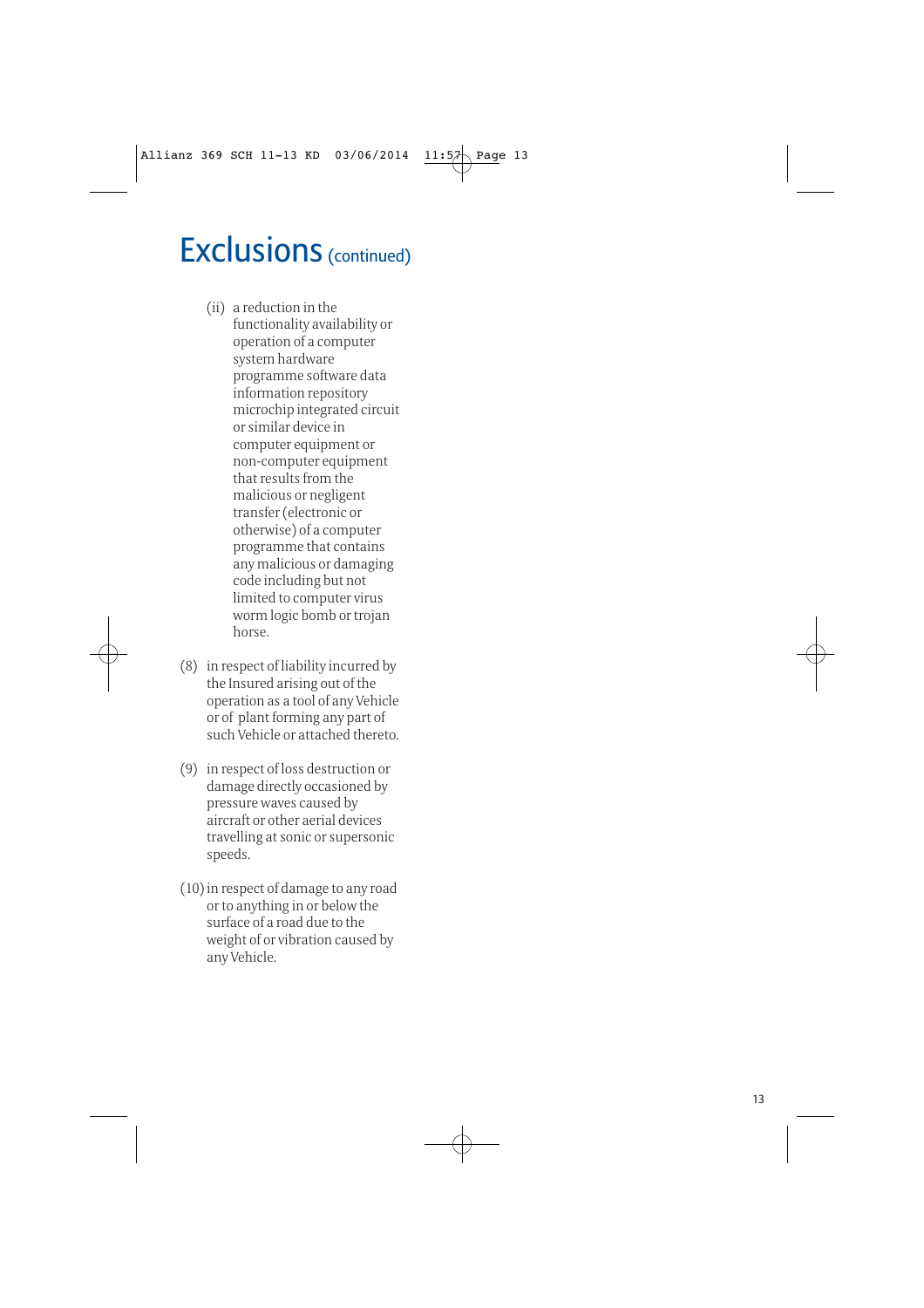# **Extensions**

Notwithstanding anything contained in General Exception (2) to the contrary the Company will indemnify in terms of Section 1 of the Policy any Public Authority Company Firm Corporate Body or Person (hereinafter called the Principal) for whom the Insured has contracted to execute work or services

Provided that

- (a) the Insured shall have arranged with the Principal for the conduct and control of all claims for which the Company may be liable by virtue of this extension to be vested in the Company
- (b) the Principal is not entitled to indemnity under any other policy
- (c) the Company shall not be liable by virtue of this extension in respect of
	- (i) liability or any sum in excess of the amount thereof which attaches to the Principal by virtue of an agreement and which liability or excess sum would not have attached in the absence of such an agreement
	- (ii) liability which arises other than by reason of the negligence of the Insured or an employee of the Insured
- (d) the Principal shall as though it or he were the Insured observe fulfil and be subject to all the terms exceptions and conditions of this Policy.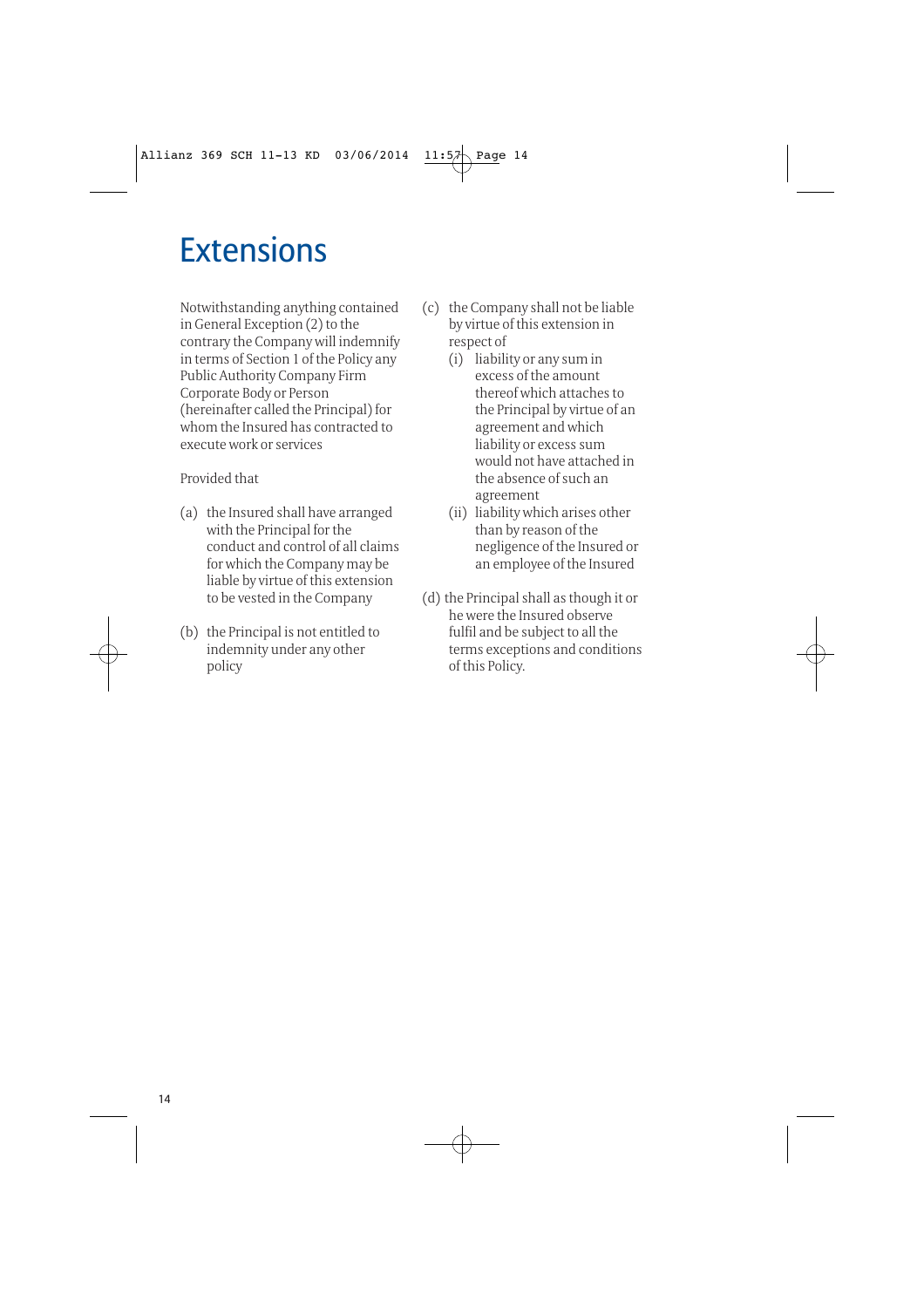# **Conditions**

Any condition of this Policy and/or of any Endorsement thereon insofar as it is a prohibited condition within the meaning of Part VI of the Road Traffic Act l96l shall not be a condition affecting the right of any person to recover an amount under or by virtue of the provisions of Section 76 of the said Act.

- 1: The Insured shall give notice in writing to the Company as soon as practicable after the occurrence of any event in consequence of which the Company may become liable under this Policy with full particulars thereof. Every letter claim writ summons and/or process shall be notified or forwarded to the Company immediately on receipt. Notice shall also be given in writing to the Company immediately the Insured shall have knowledge of any impending prosecution or inquest in connection with any such event.
- 2: No admission offer promise payment or indemnity shall be made or given by or on behalf of the Insured or any person indemnified by this Policy without the written consent of the Company which shall be entitled if it so desires to take over and conduct in the name of the Insured or such indemnified person the defence or settlement of any claim or to prosecute in the name of the Insured or such indemnified person for its own

benefit any claim for indemnity or damages or otherwise and shall have full discretion in the conduct of any proceedings or in the settlement of any claim and the Insured or such indemnified person shall give all such information and assistance as the Company may require.

- 3: If at the time any claim arises under this Policy there is any other existing insurance covering the same loss damage or liability the Company shall not be liable under this Policy to pay or contribute more than its rateable proportion of any loss damage costs and/or expenses. Provided always that nothing in this condition shall impose on the Company any liability from which but for this condition it would have been relieved under Proviso (a) of Section 3 and Proviso (ii) of Section 4 or the terms of any endorsement attached to this Policy.
- 4: The Insured shall take all reasonable steps to safeguard from loss or damage and maintain in efficient condition any Vehicle and the Company shall have at all times free access to examine such Vehicle.
- 5: If any difference shall arise under this Policy such difference shall be referred to an Arbitrator to be appointed by the parties or failing agreement by the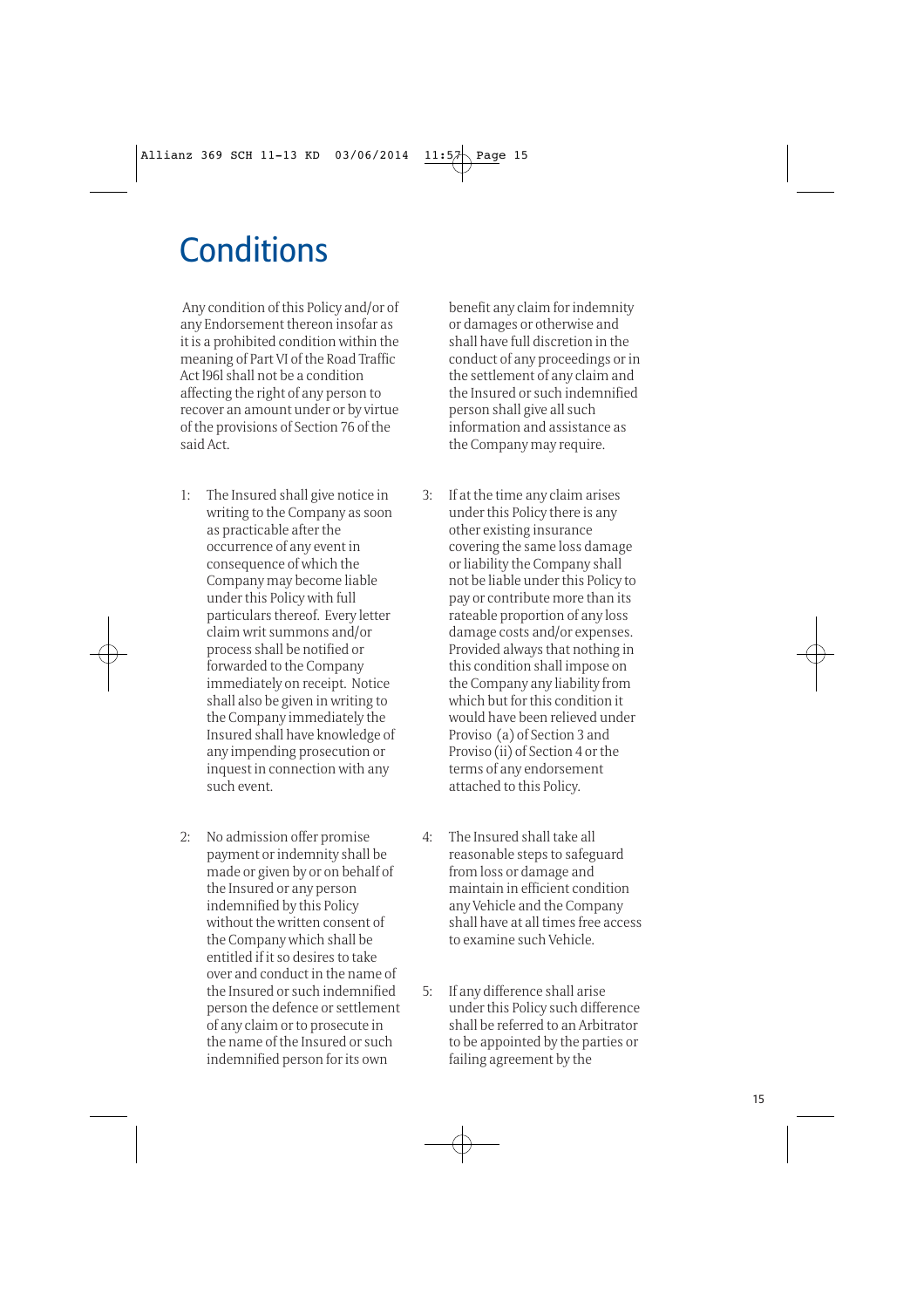# Conditions (continued)

President for the time being of the Incorporated Law Society of Ireland. Where any difference is by this condition to be referred to arbitration the making of an award shall be a condition precedent to any right of action against the Insurer. Claims not referred to arbitration within 12 calendar months from the date of disclaimer of liability shall be deemed to have been abandoned.

- 6: The due observance and fulfilment of the terms, provisions and conditions of this Policy and/or of any Endorsement thereon insofar as they relate to anything to be done or complied with by the Insured or any person indemnified by this Policy and the truth of the statements and answers in the Proposal for the insurance provided for by this Policy shall be conditions precedent to any liability of the Company to make any payments under this Policy.
- 7: The Insured shall repay to the Company all sums paid by the Company in respect of any claim under this Policy which the Company would not have been liable to pay but for the provisions of the Motor Insurers' Bureau of Ireland or any similar international agreement or the law of any territory in which the Policy operates relating to the insurance of liability to Third

Parties and all expenses incurred by the Company in connection with any such payment.

- 8:(a) This Policy may be cancelled at any time by the Company giving 10 days notice by Registered Post to the Insured at the Insured's last known address. In such event the Insured shall become entitled to a return of the proportionate part of the premium in respect of the unexpired portion of the Period of Insurance subject to the Company's right to retain the amount specified in the Policy and Schedule or otherwise advised to the Insured as a minimum premium.
- (b) If the Company has agreed to accept payment of premium for this Policy by instalments then in the event of any non-payment of any instalment on or before the due date the Company may cancel this Policy by giving 10 days notice by Registered Post to the Insured at the Insured's last known address. Following expiry of such notice this Policy shall be automatically cancelled and the Company shall be entitled to payment of the premium proportionate to the Period of Insurance.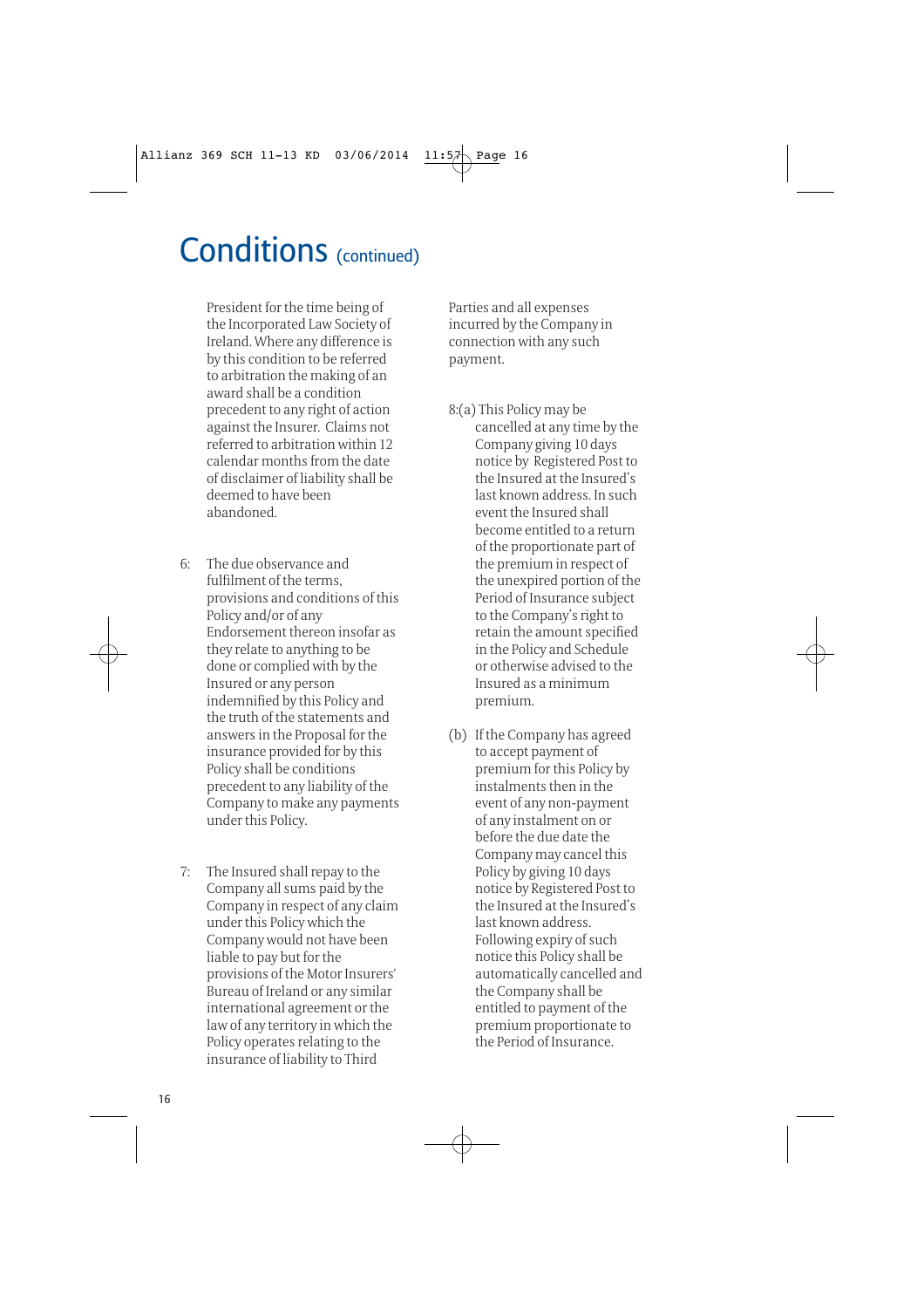# Conditions (continued)

- 9: The expression "the Insured" and "person indemnified by this Policy" shall for the purposes of these conditions and so far as the context permits be deemed to include a reference to the Insured's or such person's personal representatives.
- 10: This Policy shall be voidable in the event of misrepresentation, misdescription or nondisclosure in any material particular.
- 11: If at any time or from time to time any material change shall occur in any of the facts existing at the date of the Proposal for the insurance provided for by this Policy the Insured shall give immediate notice thereof in writing to the Company and shall pay such additional premium as the Company may require. Further, the Policy may be voided in respect of any risk or item thereof in regard to which there be any alteration after the commencement of this Insurance unless such alteration be admitted by memorandum signed by or on behalf of the Company.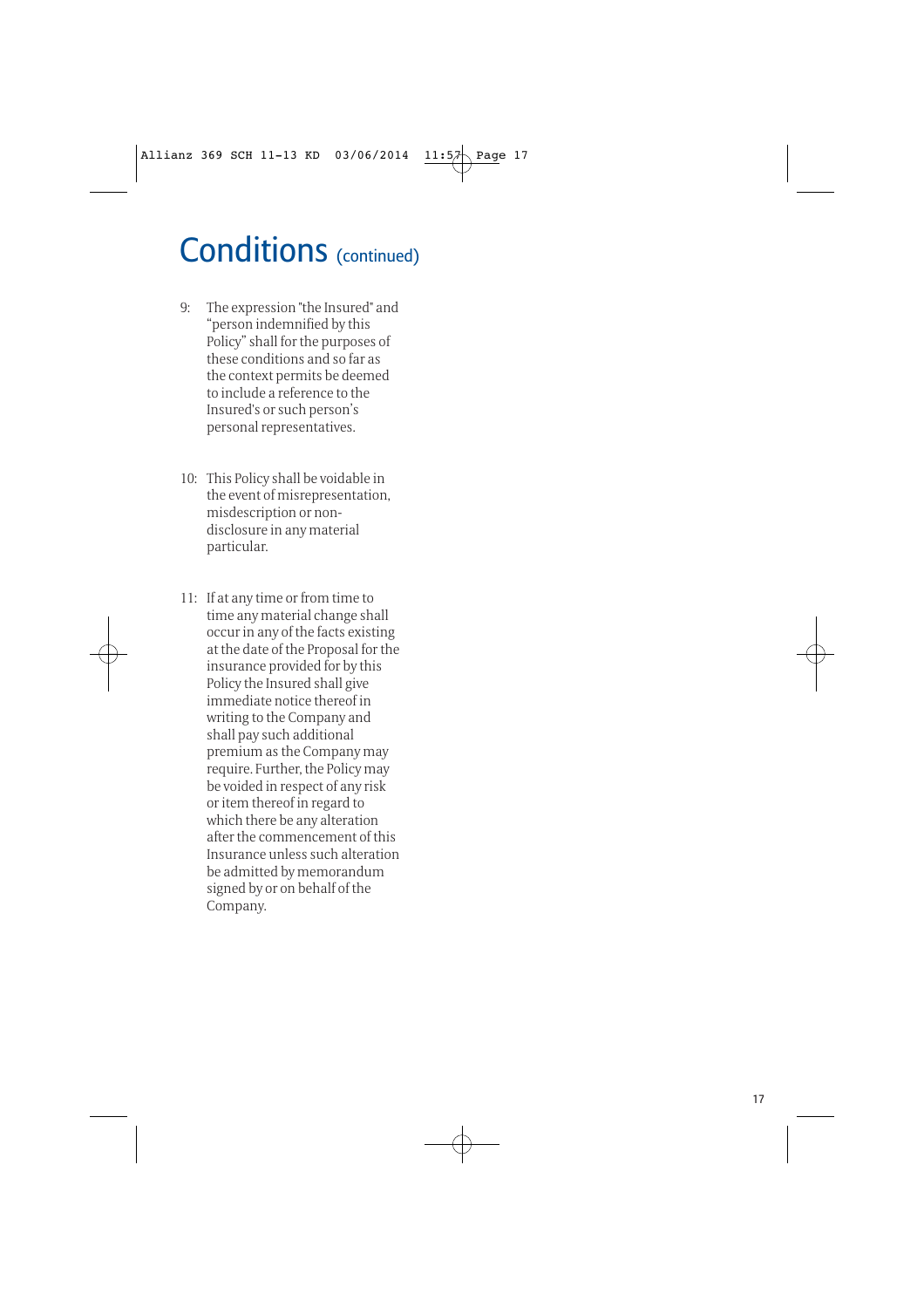# Important Information in relation to Your Allianz Policy

#### Your insurer

The underwriter of your insurance is Allianz p.l.c., having its registered office at Allianz House, Elmpark, Merrion Road, Dublin 4, Companies Registration No. 143108. Vat no 4887986M. Our contact details are: tel: +353 1 6133000, fax: +353 1 6134444, and email: info@allianz.ie.

#### Regulatory Status

Allianz p.l.c. is regulated by the Central Bank of Ireland and is subject to the Central Bank of Ireland's Consumer Protection Code and Minimum Competency Code which offer protection to consumers. These Codes can be found on the Central Bank's website: www.centralbank.ie.

#### What we do

Allianz p.l.c. is a non-life insurance undertaking which underwrites personal, commercial, education, religious and social insurance products.

#### How we charge

The charge for our services is the premium (including applicable government levy). This premium and any optional covers are separately specified in your Schedule/Renewal notice.

#### Language

Your policy and all communications with you or by you to us will be in English.

#### Governing law

You and we may choose the law applicable to this contract. It is hereby agreed that this contract is governed by Irish Law unless we agree with you otherwise in writing. The Irish Courts will have jurisdiction to hear any dispute other than any dispute which must be referred to arbitration under the arbitration clause of this policy.

#### Default

Non-payment of your premium or part thereof or breach by you of certain conditions of your policy may lead to your policy being revoked or cancelled.

#### Right of Withdrawal

You have the right to withdraw from this policy, provided you have not made a total loss claim, within 14 days of the latest of:

- (1)the starting date of cover, or
- (2)the date on which you receive the full terms and conditions of your Policy.

Withdrawal effectively means that no policy was ever in place, and you may exercise this right by notice in writing to us at the address given above, quoting your policy number. Should you exercise this right we will refund you any part of your premium you have paid less an administration charge as detailed in your schedule. If the cover is motor insurance, the premium cannot be refunded until the Allianz Certificate of Motor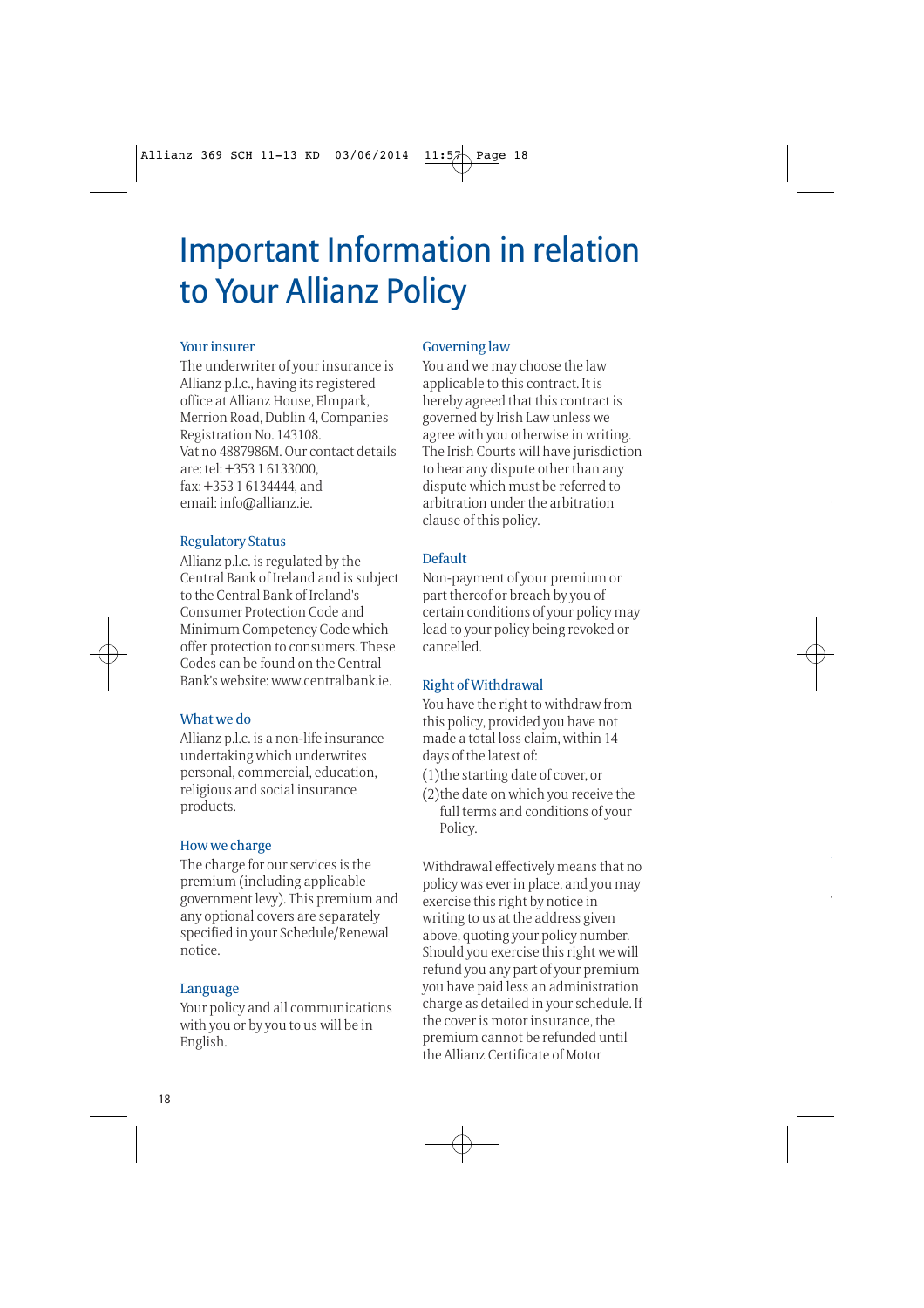# Important Information in relation to Your Allianz Policy (continued)

Insurance and Insurance Disc have been returned to Allianz. Please note that the right of withdrawal does not apply if the insurance policy under which insurance cover is provided is for less than 1 month.

#### Policy Alteration, Additional and Return Premiums

Where your policy is altered or cancelled during any Period of Insurance, we will re-calculate your premium. This may result in an additional premium due to us, or a return premium due to you. A premium transaction charge may be applied to all such alterations, as detailed in your schedule. Where applicable, the premium transaction charge will be added to any additional premium due to us, or deducted from any return premium due to you. We will only charge or refund a premium provided the amount is greater than or equal to the amount detailed in your schedule. A Government Levy applies to all premium calculations.

### Alteration to terms and conditions

In the event of a claim we may advise you, at the time of your next renewal, of altered policy terms and conditions which increase your premium and/or excess, and/or reduce cover.

### Claims

If you need to make a claim, please telephone us on 1890 779 999 or contact us at Allianz plc, Elmpark,

Merrion Road, Dublin 4. When you call, please provide your policy number, details of what happened, and the time and date of the incident.

### **Complaints**

We aim to deliver the very highest standards of customer care. If you have any enquiry or complaint, please contact, with your policy/quote number and details: Head of Customer Focus, Allianz plc, Allianz House, Elmpark, Merrion Road, Dublin 4, Tel: +353 1 6133000, email: info@allianz.ie.

If your complaint is not resolved to your satisfaction and you remain dissatisfied with our final response to your complaint you can refer your complaint to:

### (1)

The Financial Services Ombudsman Bureau, 3rd Floor, Lincoln House, Lincoln Place, Dublin 2, Locall: 1890 882090, Tel: +353 1 6620899, Fax: +353 1 6620890, email: enquiries@financialombudsman.ie, website: www.financialombudsman.ie. The Financial Services Ombudsman will examine complaints from all customers, except limited companies with a turnover of €3 million and above. and/or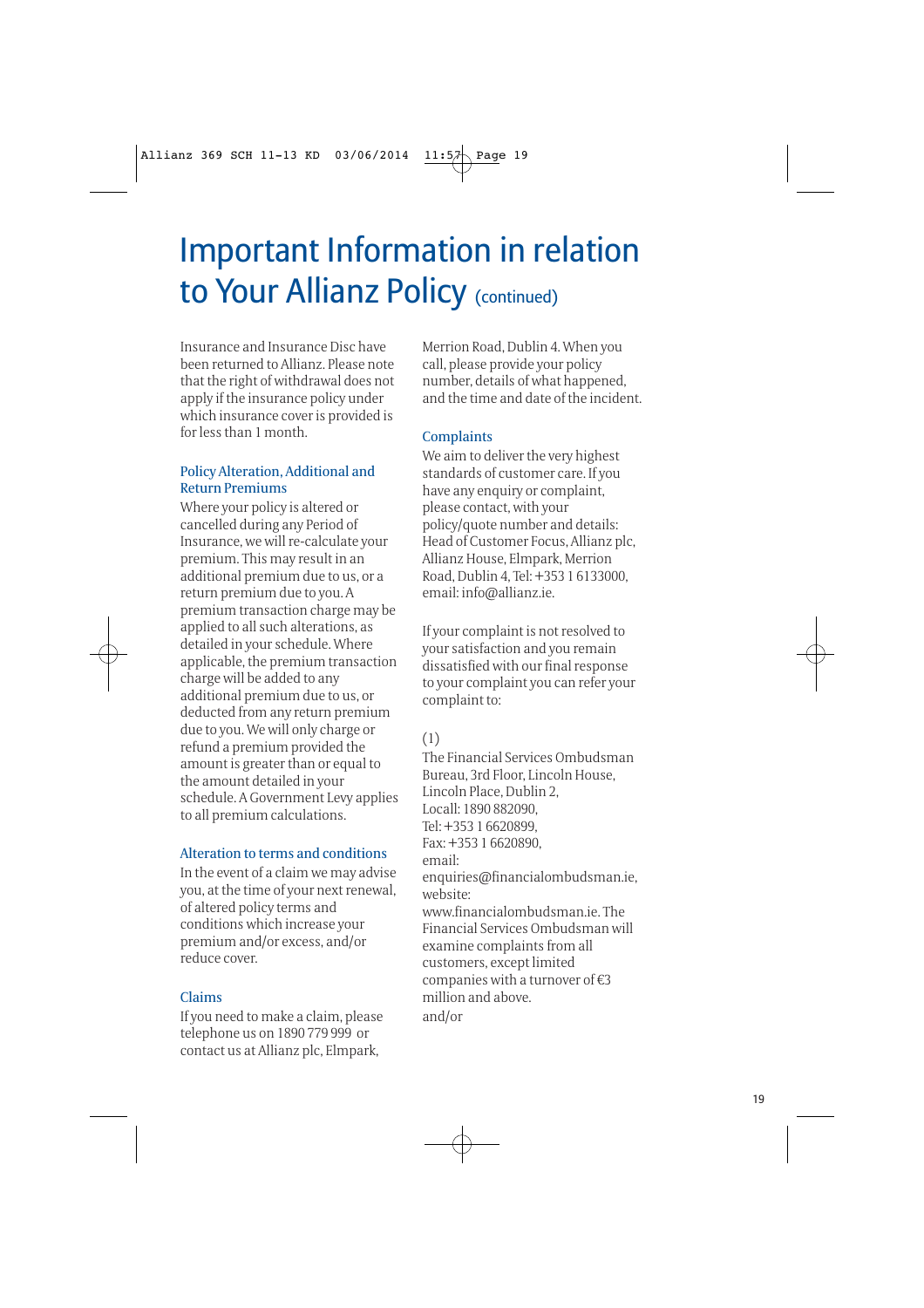# Important Information in relation to Your Allianz Policy (continued)

(2)

Insurance Information Services – Insurance Ireland, Insurance House, 39 Molesworth Street, Dublin 2, Tel: +353 1 6761820, Fax: +353 1 6761943, email: info@insuranceireland.eu website: www.insuranceireland.eu

If you are a resident of Northern Ireland, you may also refer your complaint to the Financial Ombudsman Service. You must do this within six months of the date of our decision. The contact details are: The Financial Ombudsman Service, South Quay Plaza, 183 Marsh Wall, London E14 9SR, Telephone 0800 023 4567, Fax 020 7964 1001 Email: complaint.info@financialombudsman.org.uk Website: www.financial-ombudsman.org.uk.

#### Compensation

Please note that in the event of Allianz being unable to pay a claim, you may be entitled to compensation from the Insurance Compensation Fund in Ireland.

### Call Recording

Please note that Allianz may record and monitor telephone calls for regulatory, training and quality purposes.